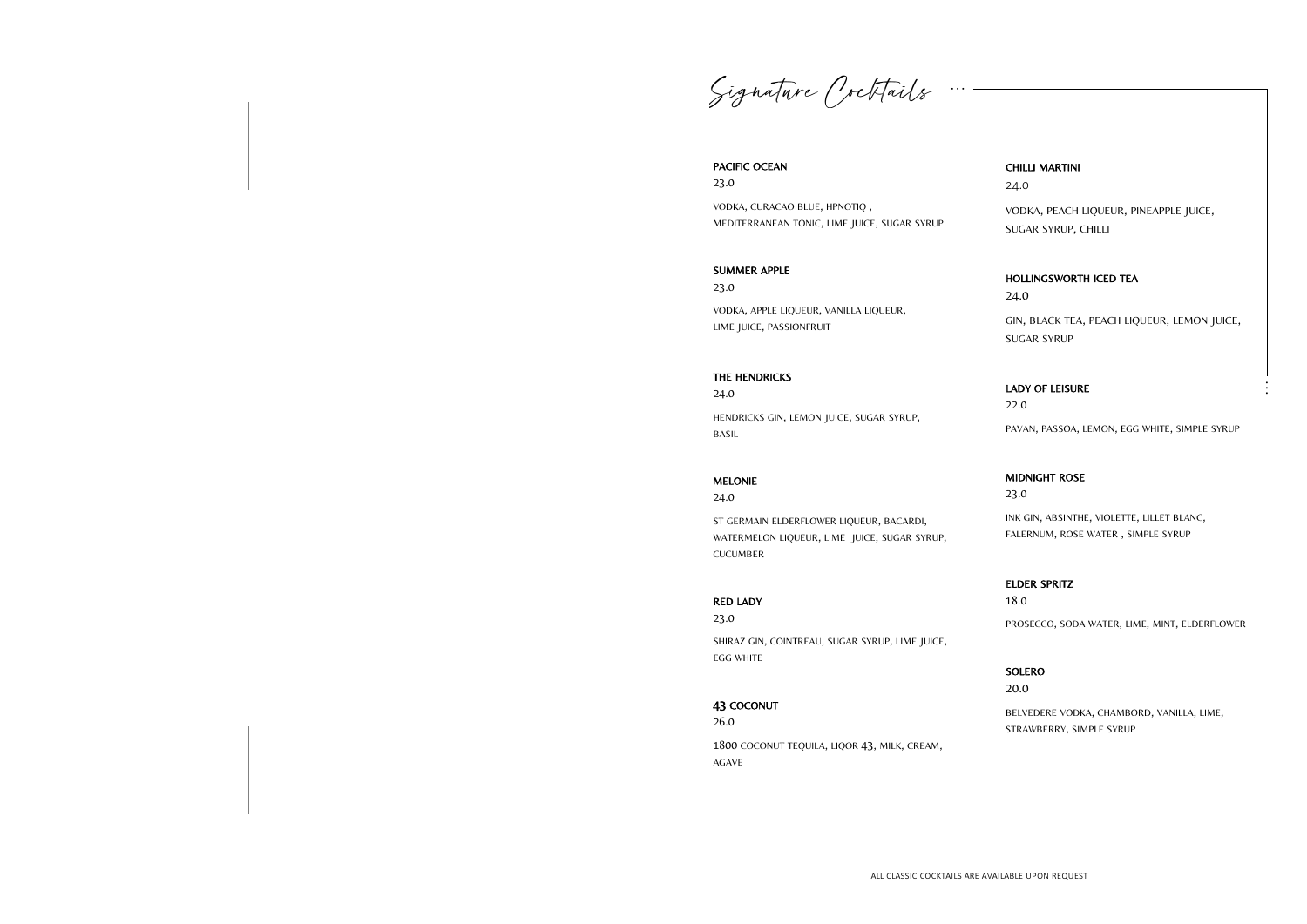## BOTTLED

| GREAT NORTHERN - 3.5% | 10.0 | ESTRELLA DAMM            | 10.0 |
|-----------------------|------|--------------------------|------|
| <b>STELLA</b>         | 10.0 | <b>PERONI</b>            | 12.0 |
| <b>PURE BLONDE</b>    | 10.0 | <b>ASAHI</b>             | 12.0 |
| <b>BALTER XPA</b>     | 10.0 | STONE & WOOD PACIFIC ALE | 12.0 |
|                       |      |                          |      |
| ALL PINTS             | 15.0 |                          |      |

Beers & Oiders

## ON TAP

**. . .**

**. . .**

| COOPERS PREMIUM LIGHT - 2.9% | <b>AUSTRALIA</b> | 8.0  |
|------------------------------|------------------|------|
| <b>CORONA</b>                | <b>MEXICO</b>    | 12.0 |
| PERONI LEGGERA               | <b>ITALY</b>     | 10.0 |
| JAMES BOAGS                  | <b>TASMANIA</b>  | 10.0 |
| <b>CROWN LAGER</b>           | <b>AUSTRALIA</b> | 11.0 |
| O'BRIEN (GLUTEN FREE)        | <b>AUSTRALIA</b> | 10.0 |
| NORT (NON ALCOHOLIC)         | <b>AUSTRALIA</b> | 9.0  |

## CIDER

SOMERSBY PREMIUM EUROPEAN CIDER DENMARK 11.0

APPLE / PEAR / BLACKBERRY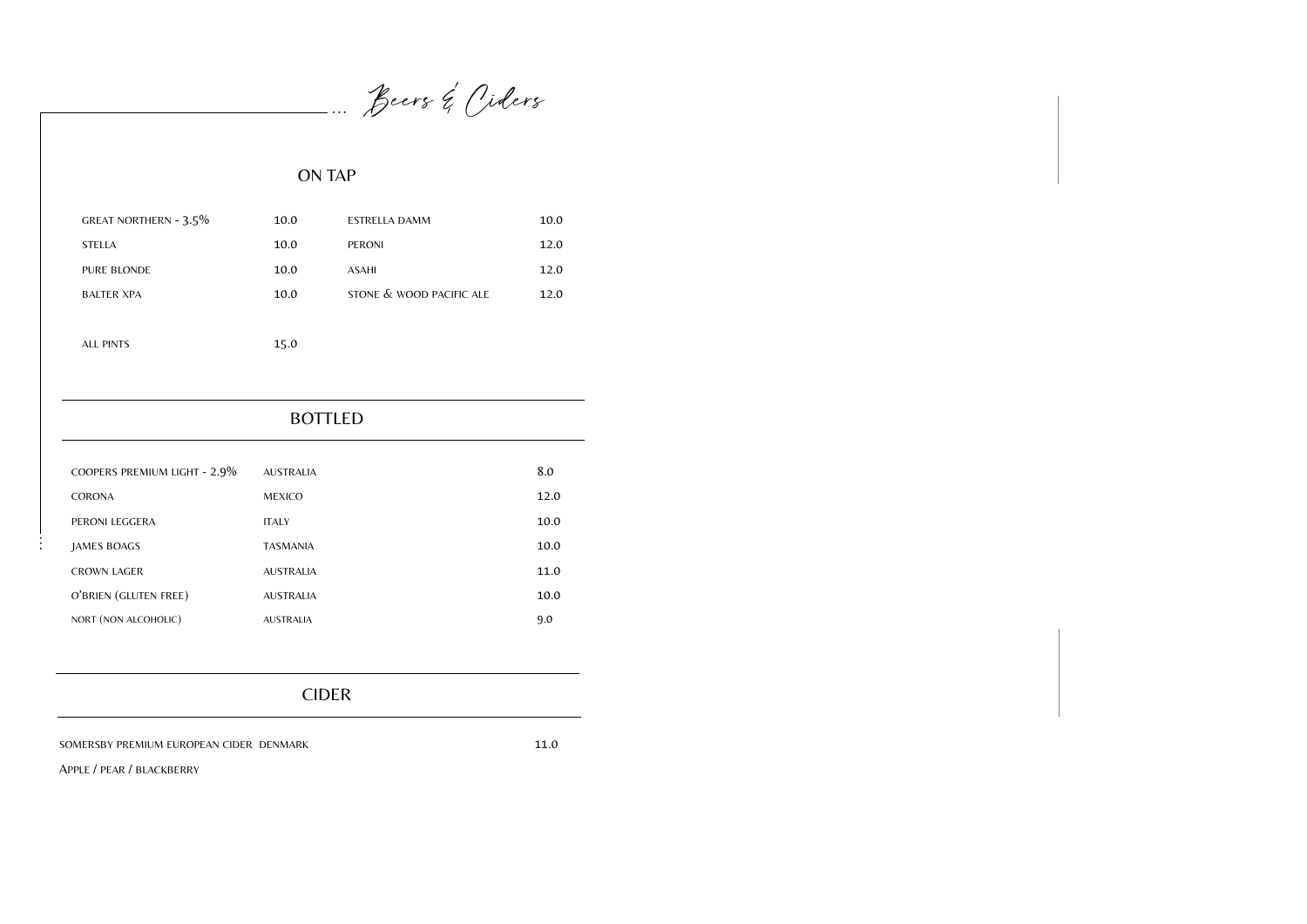Wines

## SPARKLING

| Moet & Chandon NV<br>(MAGNUM AVAILABLE)              | 27 | 145 |
|------------------------------------------------------|----|-----|
| EPERNAY, FRANCE                                      |    |     |
| Moet Ice Imperial Rose                               | 31 | 180 |
| EPERNAY, FRANCE                                      |    |     |
| Moet Ice Imperial.<br>(MAGNUM AVAILABLE)             | 30 | 160 |
| EPERNAY, FRANCE                                      |    |     |
| <b>VEUVE CLICQUOT BRUT NV</b>                        | 29 | 155 |
| Reims, France                                        |    |     |
| <b>MOET &amp; CHANDON ROSE NV</b><br>EPERNAY, FRANCE |    | 180 |
| Ruinart Blanc de Blanc<br>Reims, France              |    | 260 |

| <b>CHANDON ROSE NV</b><br>YARRA VALLEY, VIC              | 13 <sup>7</sup> | 60 |
|----------------------------------------------------------|-----------------|----|
| <b>CLOUDY BAY PLEROUS</b><br>MARLBOROUGH, NZ             | 16              | 80 |
| '08 VEUVE CLICQUOT<br>REIMS, FRANCE                      | 240             |    |
| '08 VEUVE CLICQUOT 'LA GRANDE DAME' 440<br>REIMS, FRANCE |                 |    |
| '10 DOM PERIGNON<br>REIMS, FRANCE                        | 490             |    |
| <b>NV KRUG GRAND CUVEE</b><br>REIMS, FRANCE              | 550             |    |
| '02 DOM PERIGNON 'P2'<br>REIMS, FRANCE                   | 950             |    |

| <b>ALASIA MOSCATO</b><br>PIEDMONT, ITALY                | 12 55 |    |
|---------------------------------------------------------|-------|----|
| <b>RIVA DEI FRATI PROSECCO</b><br><b>TREVISO, ITALY</b> | 12    | 55 |
| <b>CHANDON BRUT NV</b><br>YARRA VALLEY, VIC             | 13    | 60 |

**. . .**

## **CHAMPAGNE**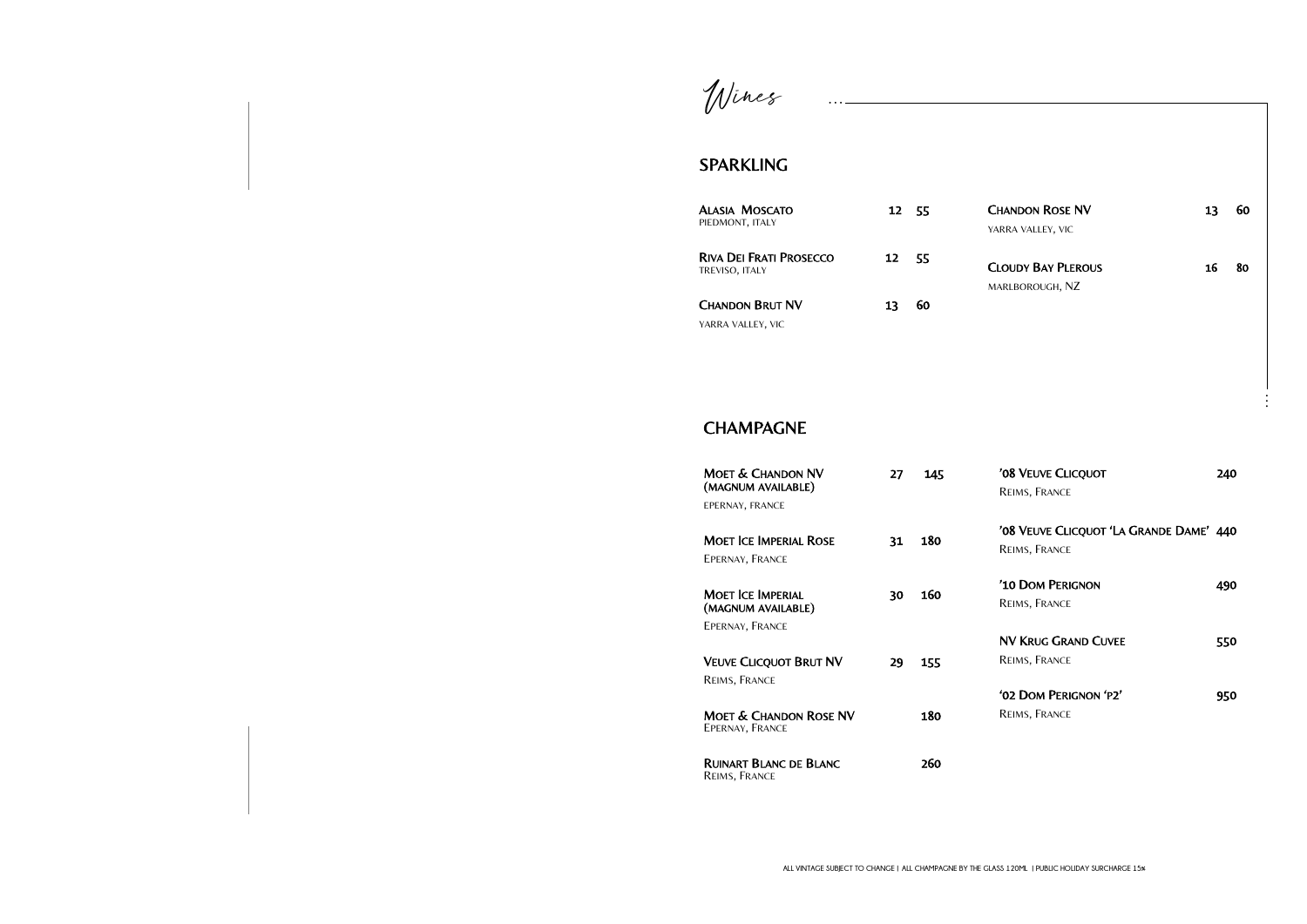**. . .**

**. . .**

White Wine

## RIESLING

| LANGMEIL 'LIVE WIRE'<br>(SWEETER STYLE) | 11 | 50 | <b>DANDELION VINEYARDS</b><br>'WISHING CLOCK' | 11 | 50 |
|-----------------------------------------|----|----|-----------------------------------------------|----|----|
| BAROSSA, SA                             |    |    | ADELAIDE HILLS, SA                            |    |    |
| <b>FOREST HILL ESTATE</b>               | 11 | 55 | <b>AMISFIELD</b>                              |    | 55 |
| <b>GREAT SOUTHERN, WA</b>               |    |    | CENTRAL OTAGO, NZ                             |    |    |
| <b>GAELIC WHITE HUT</b>                 |    | 60 | <b>NAUTILUS ESTATE</b>                        | 12 | 55 |
| CLARE VALLEY, SA                        |    |    | MARLBOROUGH, NZ                               |    |    |
| <b>PARISH VINEYARD</b>                  |    | 75 | <b>CLOUDY BAY</b>                             | 16 | 78 |
| COAL RIVER VALLEY, TAS                  |    |    | MARLBOROUGH, NZ                               |    |    |
|                                         |    |    | PASCAL JOLIVET 'SANCERRE'                     |    | 95 |
|                                         |    |    | LOIRE VALLEY, FRANCE                          |    |    |
|                                         |    |    | <b>DOMAINE DE LADOUCETTE POUILLY FUME 130</b> |    |    |
|                                         |    |    | LOIRE VALLEY, FRANCE                          |    |    |
| PINOT GRIS / PINOT GRIGIO               |    |    |                                               |    |    |
| <b>KUMEU RIVER (GRIS)</b>               | 12 | 55 |                                               |    |    |
| KUMEU, NZ                               |    |    |                                               |    |    |

TIEFENBRUNNER (GRIGIO)  $\qquad \qquad \qquad \qquad \qquad$  60 ALTO ADIGE, ITALY

## SAUVIGNON BLANC

| <b>VAVASOUR (GRIS)</b>  | 12 | 55 |
|-------------------------|----|----|
| MARLBOROUGH, NZ         |    |    |
|                         |    |    |
| <b>FATTORI (GRIGIO)</b> | 12 | 55 |
| <b>VENETO, ITALY</b>    |    |    |
|                         |    |    |
|                         |    |    |

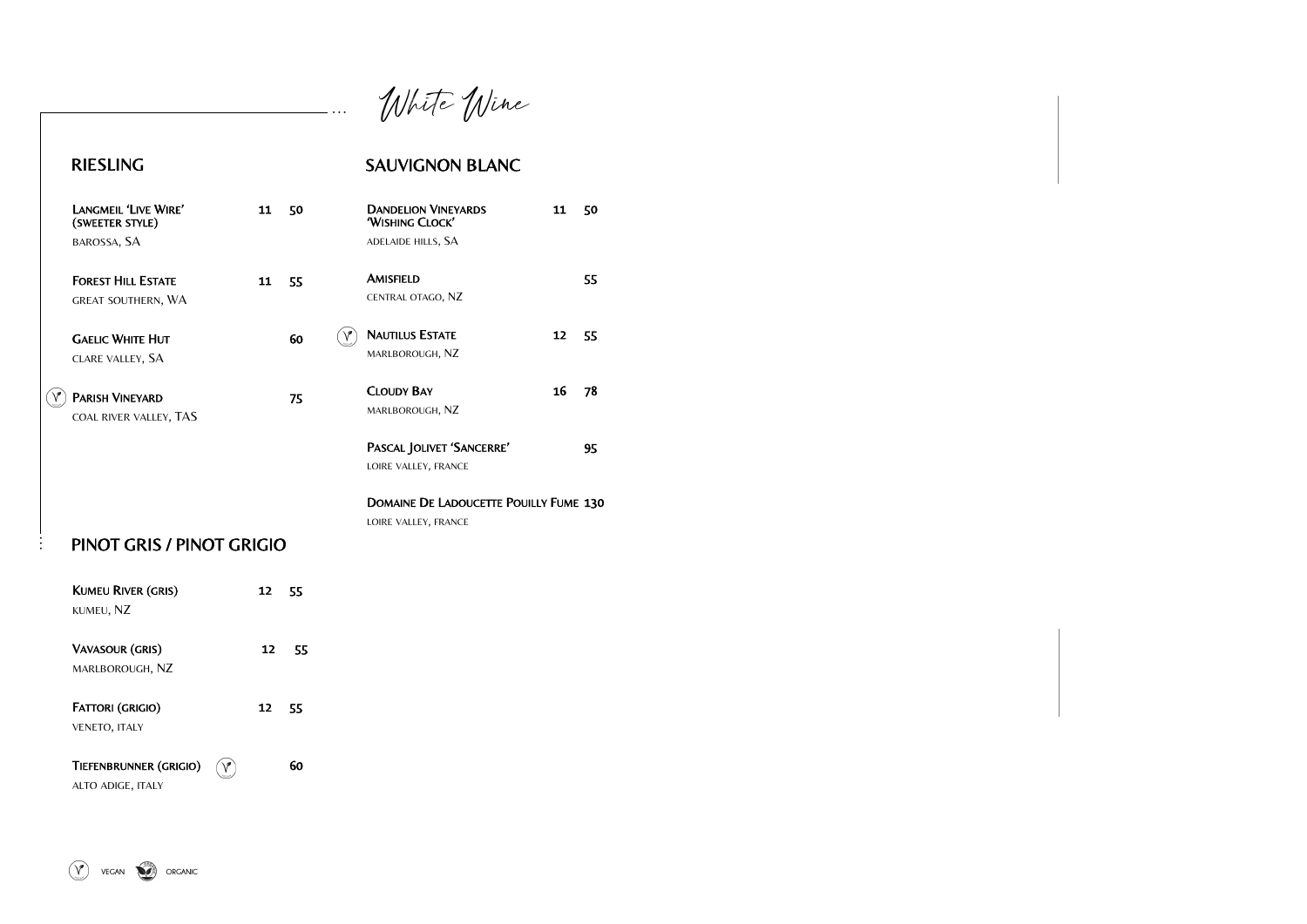| <b>VASSE FELIX</b>                                 | 10 -  | 45 |
|----------------------------------------------------|-------|----|
| <b>CLASSIC DRY WINE</b>                            |       |    |
| MARGARET RIVER, WA                                 |       |    |
| <b>PALA I FIORI</b><br><b>VERMENTINO</b>           | 10 45 |    |
| SARDINIA, ITALY                                    |       |    |
| <b>FATORI</b><br><b>SOAVE</b>                      | 11    | 50 |
| VENETO, ITALY                                      |       |    |
|                                                    |       |    |
| <b>CAPE MENTELLE</b><br><b>SEMILLON, SAUVIGNON</b> |       | 55 |
| EDEN VALLEY, SA                                    |       |    |
|                                                    |       |    |
| <b>BROKENWOOD</b><br><b>SEMILLON</b>               |       | 65 |
| HUNTER VALLEY, NSW                                 |       |    |
| <b>MARC BREDIF</b><br><b>VOUVRAY</b>               | 14    | 65 |
| LOIRE VALLEY, FRANCE                               |       |    |
|                                                    |       |    |
| <b>SERRA DA ESTRELLA</b><br><b>ALBARINO</b>        |       | 70 |
| RIAS BAIXAS, SPAIN                                 |       |    |
|                                                    |       |    |
| <b>JIM BARRY</b><br><b>ASSYRTIKO</b>               | 16 75 |    |

### SINGLE WHITE VARIETALS & BLENDS

## **CHARDONNAY**

| PEPPERTREE (UNWOODED)                      | 10              | 45  | <b>VASSE FELIX</b>                                 | 10 | 45 |
|--------------------------------------------|-----------------|-----|----------------------------------------------------|----|----|
| WRATTONBULLY, SA                           |                 |     | <b>CLASSIC DRY WINE</b>                            |    |    |
|                                            |                 |     | MARGARET RIVER, WA                                 |    |    |
| <b>HILL SMITH ESTATE</b>                   | 11              | 50  |                                                    |    |    |
| EDEN VALLEY, SA                            |                 |     | <b>PALA I FIORI</b><br><b>VERMENTINO</b>           | 10 | 45 |
| <b>HEIRLOOM</b>                            |                 | 50  | SARDINIA, ITALY                                    |    |    |
| ADELAIDE HILLS, SA                         |                 |     | <b>FATORI</b><br><b>SOAVE</b>                      | 11 | 50 |
| <b>VOYAGER ESTATE</b><br>'GIRT BY THE SEA' | 12              | 55  | VENETO, ITALY                                      |    |    |
| <b>MARGARET RIVER</b>                      |                 |     | <b>CAPE MENTELLE</b><br><b>SEMILLON, SAUVIGNON</b> |    | 55 |
| <b>HEGGIES</b>                             | 15              | 62  | EDEN VALLEY, SA                                    |    |    |
| EDEN VALLEY, SA                            |                 |     |                                                    |    |    |
|                                            |                 |     | <b>BROKENWOOD</b><br><b>SEMILLON</b>               |    | 65 |
| <b>WILLIAM FEVRE PETIT CHABLIS</b>         | 17 <sup>2</sup> | 80  | HUNTER VALLEY, NSW                                 |    |    |
| CHABLIS, FRANCE                            |                 |     |                                                    |    |    |
| <b>TARRAWARRA ESTATE RESERVE</b>           |                 | 90  | <b>MARC BREDIF</b><br><b>VOUVRAY</b>               | 14 | 65 |
| YARRA VALLEY, VIC                          |                 |     | LOIRE VALLEY, FRANCE                               |    |    |
| <b>CAPE MENTELLE</b>                       |                 |     |                                                    |    |    |
| MARGARET RIVER, WA                         |                 | 99  | <b>SERRA DA ESTRELLA</b>                           |    | 70 |
|                                            |                 |     | <b>ALBARINO</b>                                    |    |    |
| <b>DOMAINE WILLIAN FEVRE</b>               |                 | 120 | RIAS BAIXAS, SPAIN                                 |    |    |
| CHABLIS, FRANCE                            |                 |     |                                                    |    |    |
|                                            |                 |     | <b>JIM BARRY</b>                                   | 16 | 75 |
| <b>VASSE FELIX 'HEYTESBURY'</b>            |                 | 190 | <b>ASSYRTIKO</b>                                   |    |    |
| MARGARET RIVER, WA                         |                 |     | CLARE VALLEY, SA                                   |    |    |
|                                            |                 |     |                                                    |    |    |
| <b>FAIVELEY MONTRACHET</b>                 |                 | 360 |                                                    |    |    |
| BURGUNDY, FRANCE                           |                 |     |                                                    |    |    |
|                                            |                 |     |                                                    |    |    |

**. . .**

**ALL VINTAGE SUBJECT TO CHANGE | ALL WINES BY THE GLASS 150ML | PUBLIC HOLIDAY SURCHARGE 15%**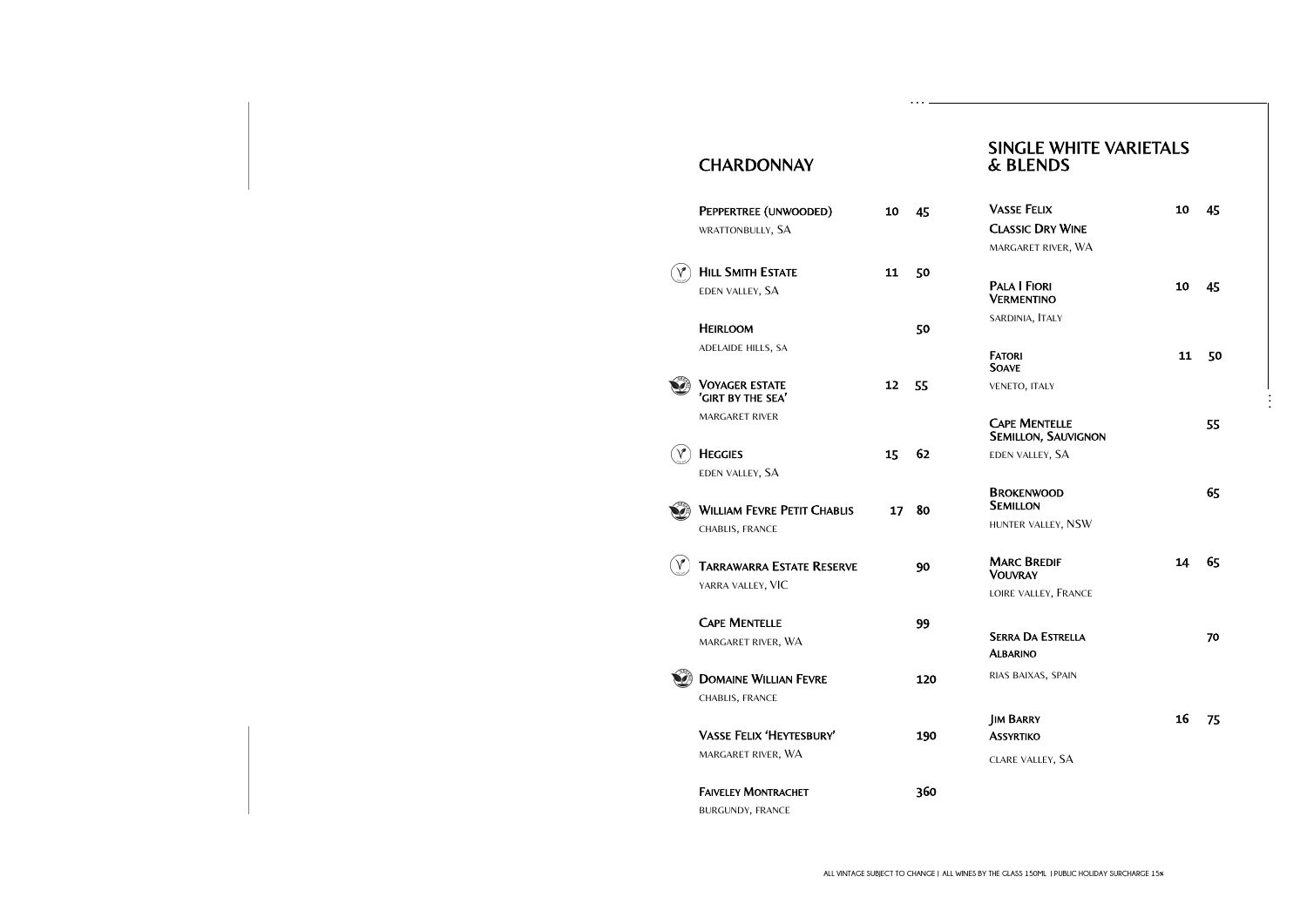| Rose all day                                                |    |    |  |
|-------------------------------------------------------------|----|----|--|
| <b>TORRES 'DE CASTA'</b><br>PENEDEZ, SPAIN                  | 10 | 45 |  |
| <b>JIM BARRY ANNABELLE'S</b><br>CLARE VALLEY, SA            | 12 | 55 |  |
| PAUL JABOULET PARALLELE 45<br><b>COTES DU RHONE, FRANCE</b> |    | 55 |  |
| Triennes<br>PROVENCE, FRANCE                                | 13 | 60 |  |

 $\mathcal{V}$ ed Wine ..\_ **. .**  PINOT NOIR PALLISER ESTATE 'PENCARROW' 12 55 MARTINBOROUGH, NZ BROKENWOOD 14 65 BEECHWORTH, VIC FROMM 85 Û MARLBOROUGH, NZ CLOUDY BAY 20 99 MARLBOROUGH, NZ KOOYONG 99 MORNING PENINSULA, VIC AMISFIELD 110  $\bigcirc$ CENTRAL OTAGO, NZ DALRYMPLE 'COTTAGE BLOCK' 120 PIPERS RIVER, TAS '15 LOUIS LATOUR SAVIGNY LES BEAUNE 140 BURGUNDY, FRANCE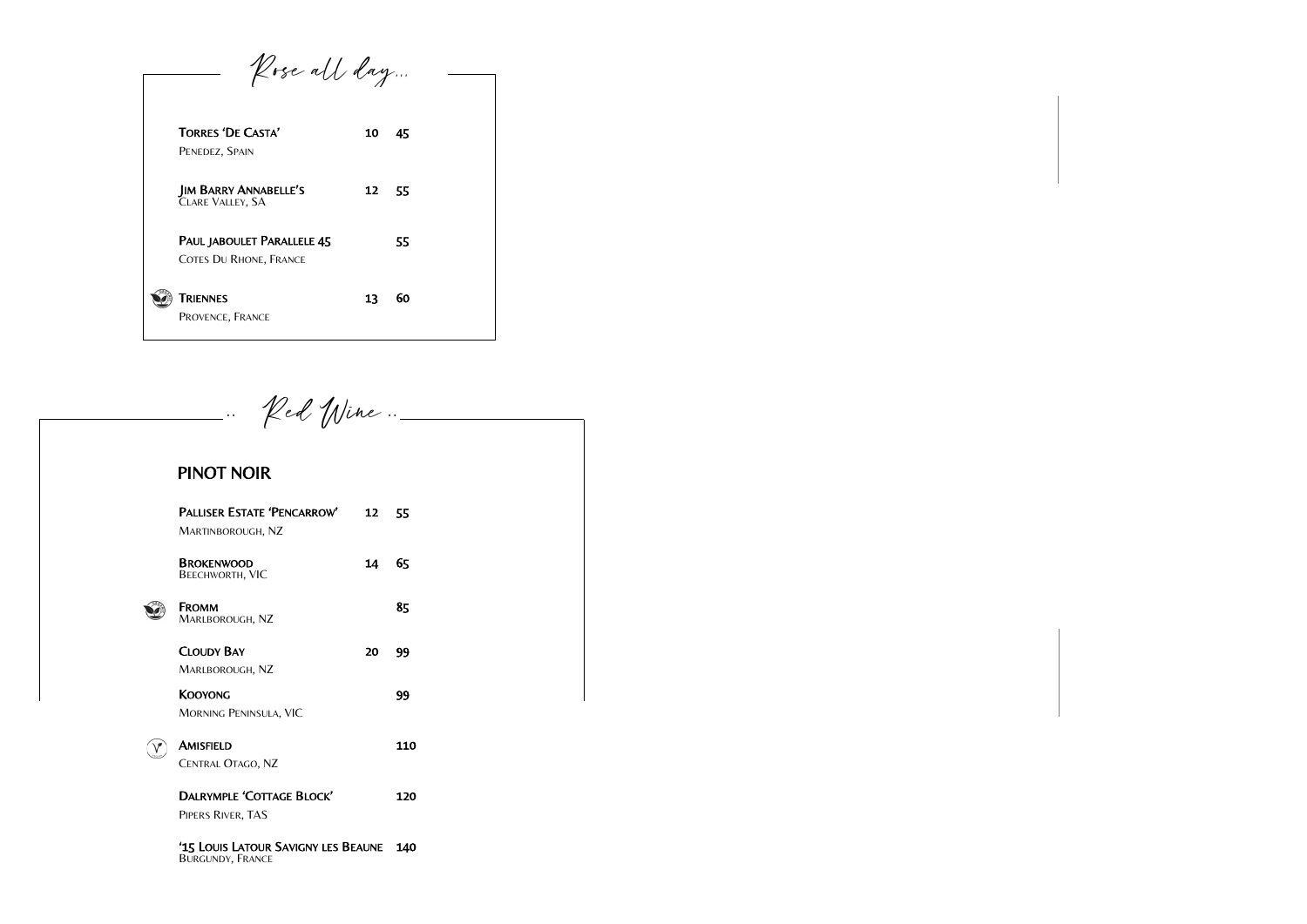| $\mathbf{1}$            | 50  |  |  |          |
|-------------------------|-----|--|--|----------|
| $\overline{\mathbf{c}}$ | 55  |  |  |          |
| 3                       | 60  |  |  |          |
|                         | 85  |  |  |          |
|                         | 85  |  |  | $\vdots$ |
|                         | 120 |  |  |          |
|                         |     |  |  |          |
| $\overline{\mathbf{r}}$ | 55  |  |  |          |
|                         | 65  |  |  |          |
| 5                       | 70  |  |  |          |
|                         | 80  |  |  |          |
|                         | 140 |  |  |          |
|                         | 170 |  |  |          |
|                         | 240 |  |  |          |

**. . .**

### CABERNET SAUVIGNON

JIM BARRY 'THE COVER DRIVE' 12 CLARE VALLEY, SA

Û HAY SHED HILL 'VINEYARD SERIES' 65 MARGARET RIVER, WA

 $(\widehat{\mathsf{v}})$ YALUMBA 'CIGAR' 15

COONAWARRA, SA



 $\mathcal{P}$ YALUMBA 'THE MENZIES'

GEORGES DUBOEUF 12 'BEAUJOLAIS VILLAGES'

COONAWARRA, SA

 $\widehat{\mathsf{v}}$ LA PROVA 23 60 SANGIOVESE ( CHILLED WINE )

'16 WIRRA WIRRA 'THE ANGELUS' 170 MCLAREN VALE, SA

**ANTINORI** CHIANTI CLASSICO PEPPOLI TUSCANY, ITALY

CONDE DE VALDEMAR RIOJA RESERVA SPAIN

'10 TORRES MAS PLANA 240 PENEDES, SPAIN

**CAPE MENTELLE 'ZINFANDEL'** MARGARET RIVER, WA

#### RED VARIETAL

| <b>ALAMOS</b> | 11 | 50 |
|---------------|----|----|
| <b>MALBEC</b> |    |    |
| ARGENTINA     |    |    |

BEAUJOLAIS, FRANCE

ADELAIDE HILLS, SA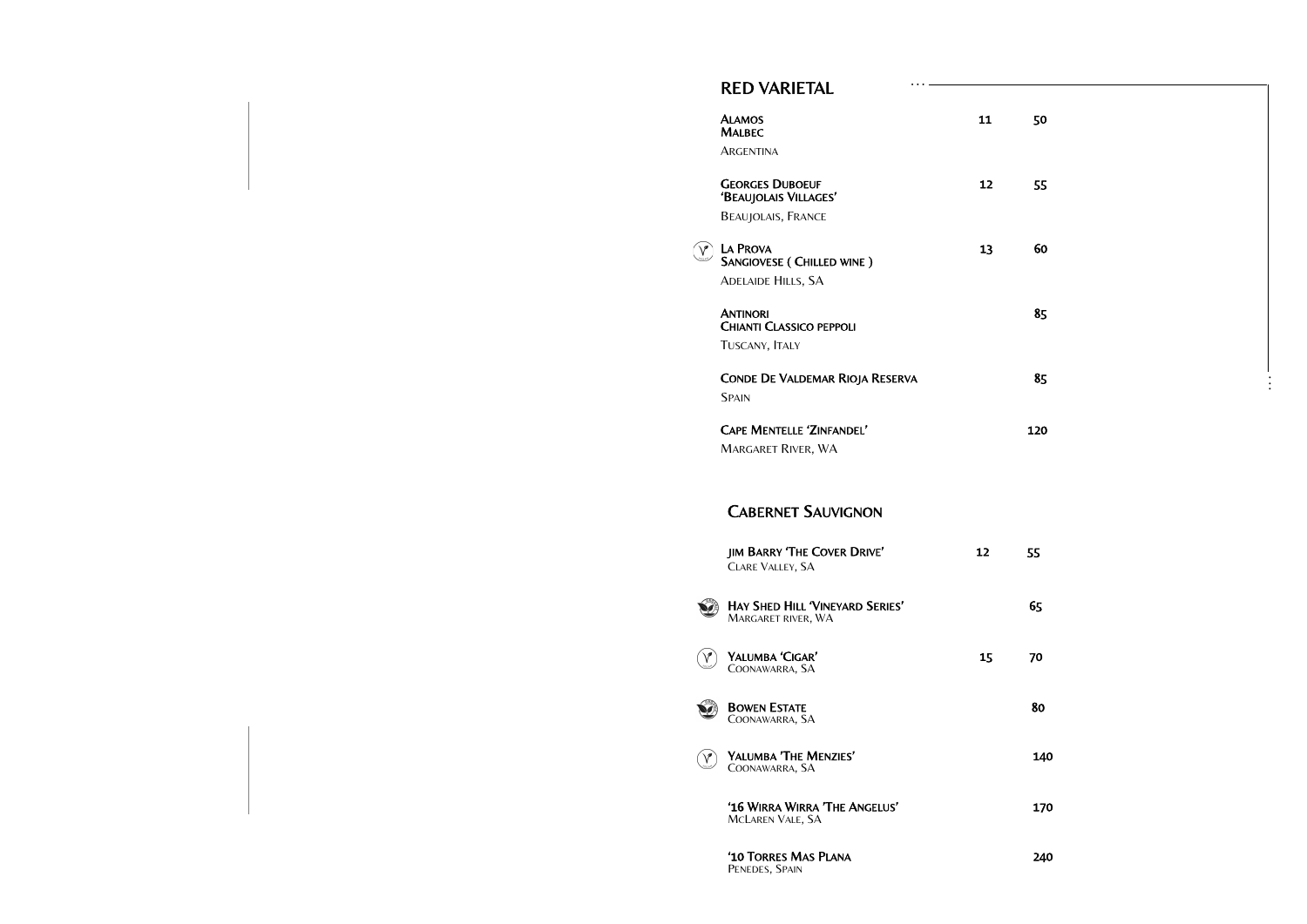## MERLOT & BLENDS

|               | LANGMEIL 'LONG MILE'<br>BAROSSA, SA                      | 12 | 55  |
|---------------|----------------------------------------------------------|----|-----|
|               | <b>BLEASEDALE GENERATIONS</b><br>LANGHORNE CREEK, SA     | 15 | 70  |
|               | <b>KALLESKE MOPPA</b><br>BAROSSA, SA                     | 14 | 65  |
|               | <b>JIM BARRY 'MCRAE WOOD'</b><br><b>CLARE VALLEY, SA</b> |    | 99  |
|               | JOHN DUVAL 'ENTITY'<br>BAROSSA, SA                       |    | 105 |
|               | WIRRA WIRRA 'RSW'<br><b>MCLAREN VALE, SA</b>             |    | 130 |
|               | <b>KALLESKE EDUARD</b><br><b>GREENOCK, SA</b>            |    | 190 |
|               | JOHN DUVAL ELIGO<br>BAROSSA, SA                          |    | 250 |
|               | LANGMEIL 'PURE EDEN'<br><b>BAROSSA VALLEY, SA</b>        |    | 290 |
| $\sim$ $\sim$ | YALUMBA OCTAVIUS<br><b>BAROSSA SA</b>                    |    | 310 |
|               | <b>JIM BARRY 'THE ARMAGH'</b><br>CLARE VALLEY, SA        |    | 780 |
|               |                                                          |    |     |

Red Wine

## SHIRAZ

| <b>PEPPERTREE</b>                                                                                           | 10 | 45  |
|-------------------------------------------------------------------------------------------------------------|----|-----|
| Merlot                                                                                                      |    |     |
| <b>WRATTONBULLY, SA</b>                                                                                     |    |     |
| <b>ANTINORI SANTA CHRISTINA</b>                                                                             | 12 | 55  |
| SANGIOVESE, CABERNET SAUVIGNON, MERLOT, SYRAH                                                               |    |     |
| TOSCANA, ITALY                                                                                              |    |     |
| <b>CHATEAU MAZERIS</b>                                                                                      |    | 80  |
| <b>MERLOT, CABERNET FRANC</b>                                                                               |    |     |
| BORDEAUX, FRANCE                                                                                            |    |     |
| <b>WIRRA WIRRA 'CHURCH BLOCK'</b><br><b>CABERNET SAUVIGNON, SHIRAZ, MERLOT</b>                              | 12 | 55  |
| <b>MCLAREN VALE, SA</b>                                                                                     |    |     |
| PAUL JABOULET AINE PARALLELE<br><b>GRENACHE, SYRAH</b>                                                      | 14 | 65  |
| COTE DU RHONE, FRANCE                                                                                       |    |     |
| JOHN DUVALL THE PLEXUS                                                                                      | 18 | 85  |
| SHIRAZ, GRENACHE, MOURVEDRE                                                                                 |    |     |
| BAROSSA, SA                                                                                                 |    |     |
| 'YALUMBA 'FDR 1A'                                                                                           |    | 105 |
| <b>CABERNET SAUVIGNON, SHIRAZ</b><br>BAROSSA, SA                                                            |    |     |
| <b>CAPE MENTELLE 'WAILCLIFFE'</b><br><b>CABERNET SAUVIGNON, CABERNET FRANC</b><br><b>MARGARET RIVER, WA</b> |    | 110 |
| CHATEAU BELLE-VUE, HAUT-MEDOC<br>PETIT, CABERNET SAUVIGNON, MERLOT                                          |    | 120 |
| <b>BORDEAUX, FR</b>                                                                                         |    |     |
| <b>CHATEAU TEYSSIER GRAND CRU CLASSE</b>                                                                    |    | 150 |
| 'MERLOT, CABERNET FRANC'                                                                                    |    |     |
| BORDEAUX, FR                                                                                                |    |     |
| JOSEPH 'MODA'                                                                                               |    | 180 |
| 'CABERNET SAUVIGNON, MERLOT'                                                                                |    |     |

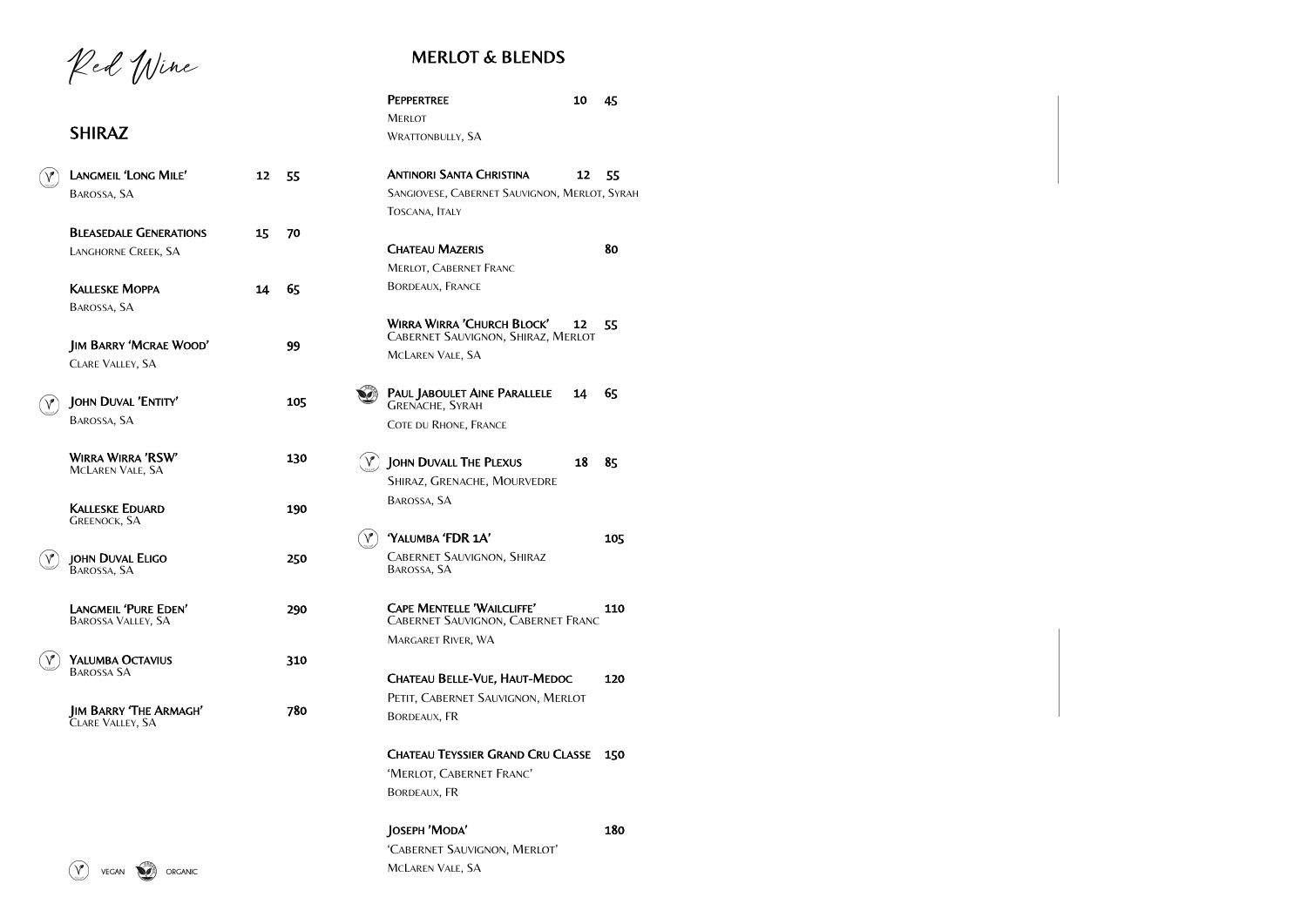Limited Wind

## WHITE

**HEGGIES** 

RIESLING EDEN VALLEY, SA

#### **PEPPERTREE**

LEVANTINE HILL WHITE BLEND ALBUS YARRA VALLEY, VIC

### **HAUT MARIN**

'CHARDONNAY WRATTONBURY, SA

WHITE BLEND (COLOMBARD, SAUVIGNON, GROS MA COTES DU GASCOGNE, FRANCE

#### **SAINT CLAIR**

**CHARDONNAY** YARRA VALLEY, VIC

GRÜNER VELTLINER MARLBOROUGH, NZ

#### DOMAINE CHANDON

| e Specials                                                                          |                                           |    |
|-------------------------------------------------------------------------------------|-------------------------------------------|----|
|                                                                                     | 30                                        |    |
|                                                                                     | 35                                        |    |
|                                                                                     | 35                                        |    |
| ANSENG)                                                                             | 35                                        |    |
|                                                                                     | 45                                        |    |
|                                                                                     | 50                                        |    |
| <b>RED</b>                                                                          |                                           |    |
| <b>HORSE FLOWERS</b><br><b>MERLOT, CABERNET FRANC</b><br><b>COTES DU RHONE, FRA</b> |                                           | 35 |
| <b>TATACHILLA</b><br>SHIRAZ, CABERNET<br>MCLAREN VALE, SA                           |                                           | 35 |
|                                                                                     | GLASS 150ML LPUBLIC HOLIDAY SURCHARGE 15% |    |

## ROSÉ

| <b>LE PETIT ROUVIERE</b>   | 35 |
|----------------------------|----|
| <b>COTES DU RHONE, FRA</b> |    |
|                            |    |
| <b>SAINT BEATRICE</b>      | 45 |
|                            |    |
| PROVENCE, FRANCE           |    |
|                            |    |
| <b>CAPE MENTELLE</b>       | 45 |
| <b>MARGARET RIVER, WA</b>  |    |

**ALL VINTAGE SUBJECT TO CHANGE | ALL WINES BY THE GLASS 150ML | PUBLIC HOLIDAY SURCHARGE 15%**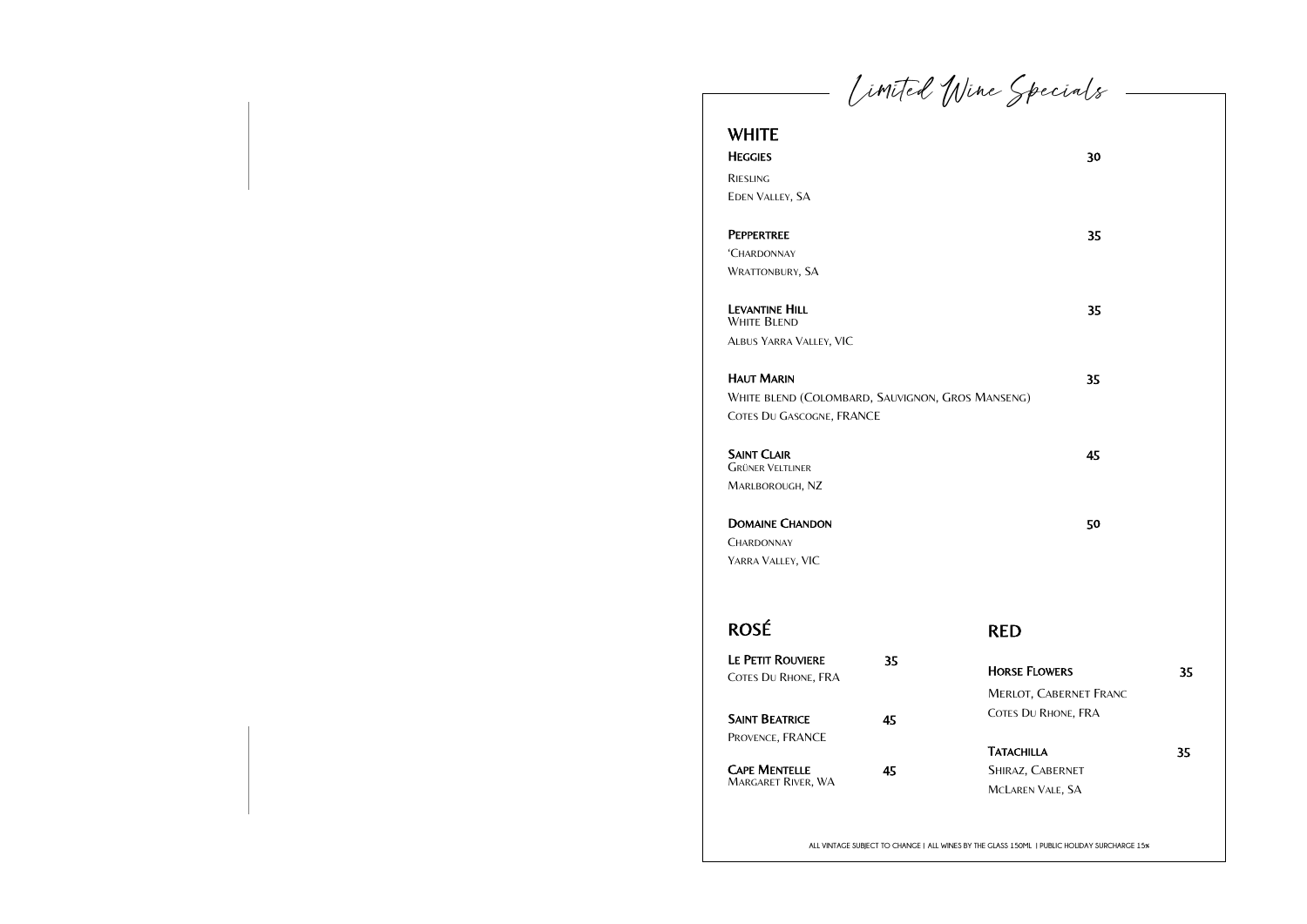Non-Hicoholic Drinks

## SOFT DRINKS & JUICES 300ML

| PEPSI / PEPSI MAX / LEMONADE / LEMON SQUASH / GINGER ALE /<br>TONIC WATER / SODA WATER |     |
|----------------------------------------------------------------------------------------|-----|
| COKE / COKE ZERO - 330ML BOTTLE                                                        | 6.0 |
| LEMON LIME & BITTERS / SODA LIME & BITTERS                                             | 5.0 |
| <b>FEVER TREE COLLECTION</b>                                                           | 5.0 |
| ORANGE / APPLE / PINEAPPLE / CRANBERRY / TOMATO                                        | 5.0 |

## WATER

| AQUA PANNA STILL - 1L                |  |
|--------------------------------------|--|
| <b>SAN PELLEGRINO SPARKLING - 1L</b> |  |

| <b>MOCKTAILS</b>                                                                  | Al1 12.0 |
|-----------------------------------------------------------------------------------|----------|
| <b>VIRGIN COLADA</b><br>PINEAPPLE / CREAM / COCONUT SYRUP / LIME JUICE            |          |
| <b>PINEAPPLE PASSION</b><br>PINEAPPLE / PASSIONFRUIT / LIME                       |          |
| <b>VIRGIN CUCUMBER GIMLET</b><br>MUDDLED CUCUMBER / LIME JUICE / RAW SUGAR / SODA |          |
| <b>VIRGIN FROZEN STRAWBERRY DAIQUIRI</b><br>STRAWBERRIES / LEMON / SIMPLE SYRUP   |          |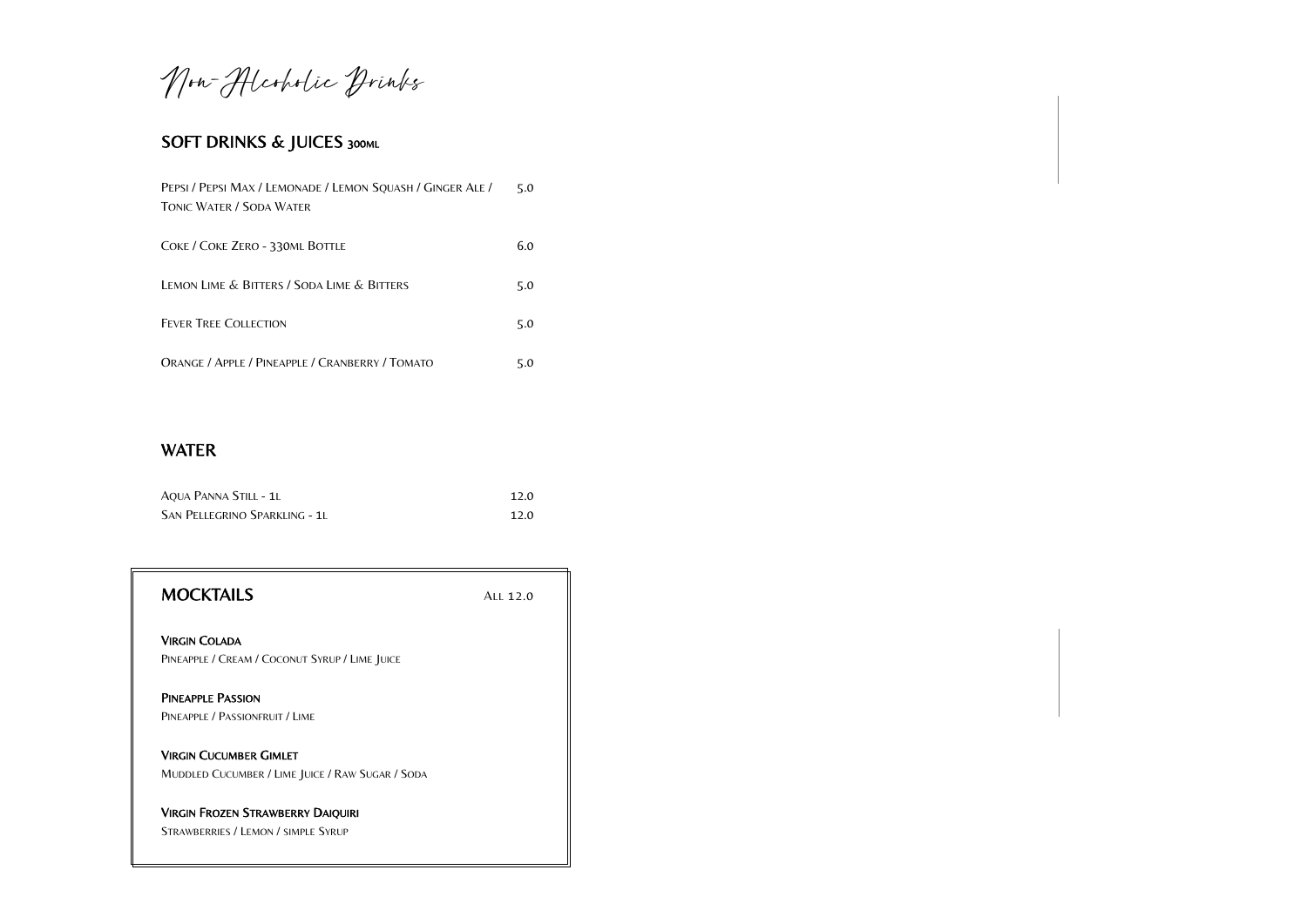ANTINORI TENUTE MARCHESE VIN SANTO DOC 20.0 80.0 TUSCANY, ITALY

## Liqueur Affogatos 17.0

### DESSERT WINE - 90ML

#### PORT - 60ML

GALWAY PIPE 10.0

**. . .**

VALDESPINO PEDRO XIMENEZ 'EL CANDADO' 10.0

PENFOLDS GRANDFATHER 22.00

**. . .**

ESPRESSO WITH A SCOOP OF ICE CREAM + A SHOT OF YOUR FAVOURITE LIQUEUR, OR TRY ONE OF OUR FAVOURITES

THE DARK KNIGHT – MOZART DARK CHOCOLATE LIQUEUR

PURE GOLD – MOZART GOLD CHOCOLATE LIQUEUR

WHITE OBSESSION - MOZART WHITE CHOCOLATE LIQUEUR

FRANGELICO – FRANGELICO HAZELNUT LIQUEUR

XO ROYALE – PATRON XO CAFE TEQUILA

## Liqueur Coffees 17.0

| - JAMESON'S WHISKEY |
|---------------------|
|                     |

- ROMAN COFFEE LIQOR 43
- 
- JAMAICAN COFFEE APPLETON ESTATE RUM
- **MEXICAN COFFEE** KAHLUA

OR ONE OF YOUR OWN ALL AVAILABLE IN LATTE OR VIENNA STYLE

After Dinner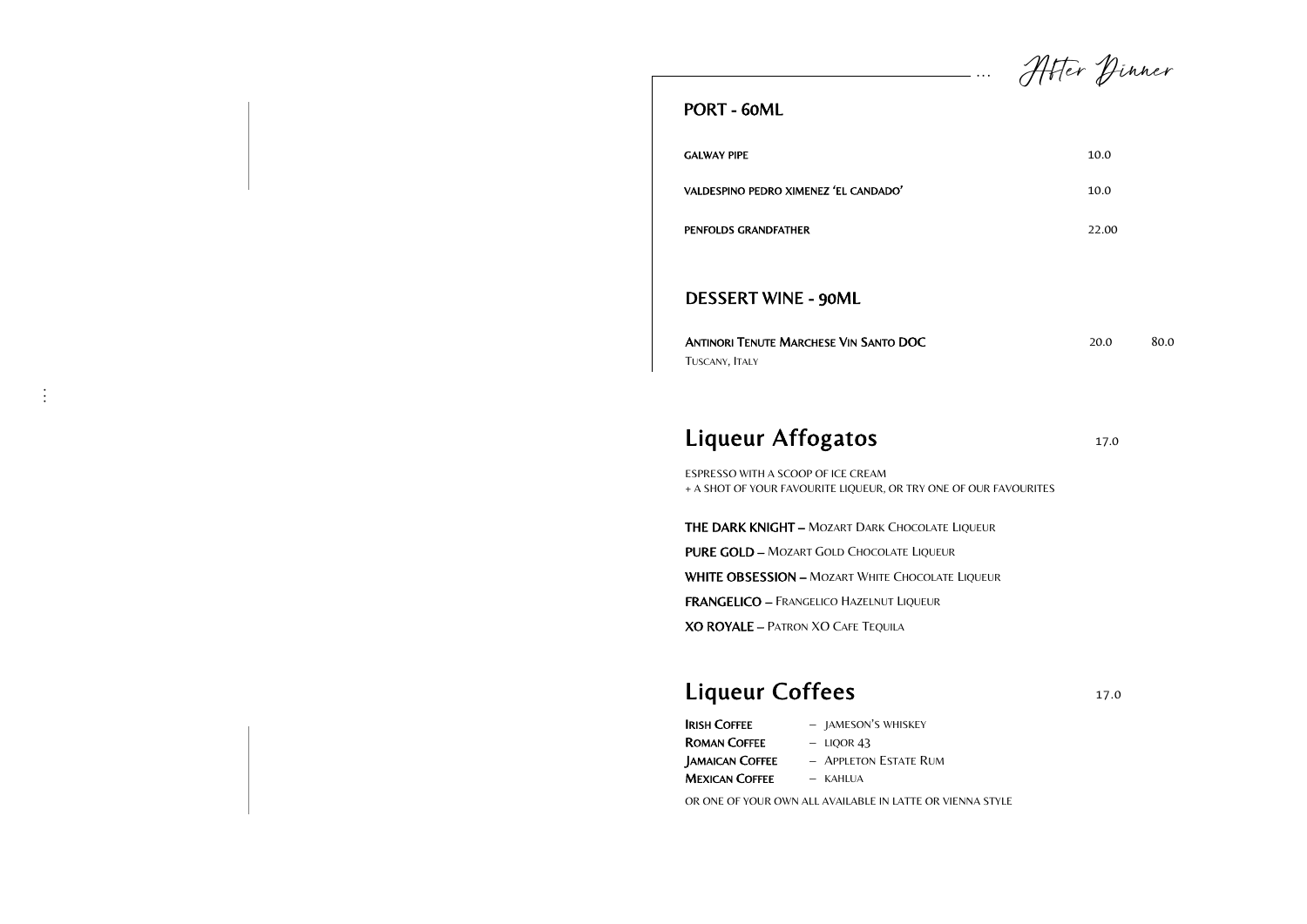

| <b>VODKA</b>                     |      |                                 |      |  |
|----------------------------------|------|---------------------------------|------|--|
| <b>BELVEDERE</b>                 | 11.0 | TITO'S                          | 13.0 |  |
| <b>BELVEDERE LAKE BARTAZEK</b>   | 12.0 | <b>CIROC</b>                    | 13.0 |  |
| TITO'S                           | 13.0 | <b>GREY GOOSE</b>               | 15.0 |  |
|                                  |      |                                 |      |  |
|                                  |      | <b>RUM</b>                      |      |  |
| <b>BACARDI</b>                   | 10.0 | <b>BUNDABERG</b>                | 10.0 |  |
| SAILOR JERRY                     | 11.0 | <b>APPLETON ESTATE</b>          | 11.0 |  |
| <b>KRAKEN</b>                    | 12.0 | <b>DEADMAN'S FINGERS SPICED</b> | 12.0 |  |
| <b>DEADMAN'S FINGERS COCONUT</b> | 12.0 | ANGOSTURA 1919                  | 14.0 |  |
| <b>PLANTATION PINEAPPLE</b>      | 15.0 | <b>RON ZACAPA XO</b>            | 26.0 |  |
|                                  |      |                                 |      |  |

| <b>GIN</b>                 |      |                                   |      |  |
|----------------------------|------|-----------------------------------|------|--|
| <b>HAYMAN'S LONDON DRY</b> | 11.0 | <b>BOMBAY SAPPHIRE</b>            | 11.0 |  |
| <b>TANQUERAY</b>           | 11.0 | <b>HAYMAN'S SLOE</b>              | 11.0 |  |
| ROKU                       | 11.0 | <b>BULLDOG</b>                    | 11.0 |  |
| <b>TANQUERAY RANGPUR</b>   | 12.0 | <b>BLIND TIGER</b>                | 12.0 |  |
| <b>BROOKIES</b>            | 12.0 | <b>FOUR PILLARS RARE DRY</b>      | 12.0 |  |
| JINZU                      | 12.0 | <b>INK GIN</b>                    | 13.0 |  |
| <b>AVIATION</b>            | 13.0 | <b>SCAPEGRACE BLACK GIN</b>       | 14.0 |  |
| <b>HERNO OLD TOM</b>       | 14.0 | <b>DEGREES GIN</b>                | 14.0 |  |
| <b>TANQUERAY NO.10</b>     | 16.0 | <b>HENDRICK'S</b>                 | 14.0 |  |
| <b>BOTANIST</b>            | 14.0 | <b>FOUR PILLARS BLOODY SHIRAZ</b> | 16.0 |  |
| <b>GIN MARE</b>            | 16.0 | <b>MONKEY 47</b>                  | 17.0 |  |
| <b>GVINE FLORAISON</b>     | 15.0 |                                   |      |  |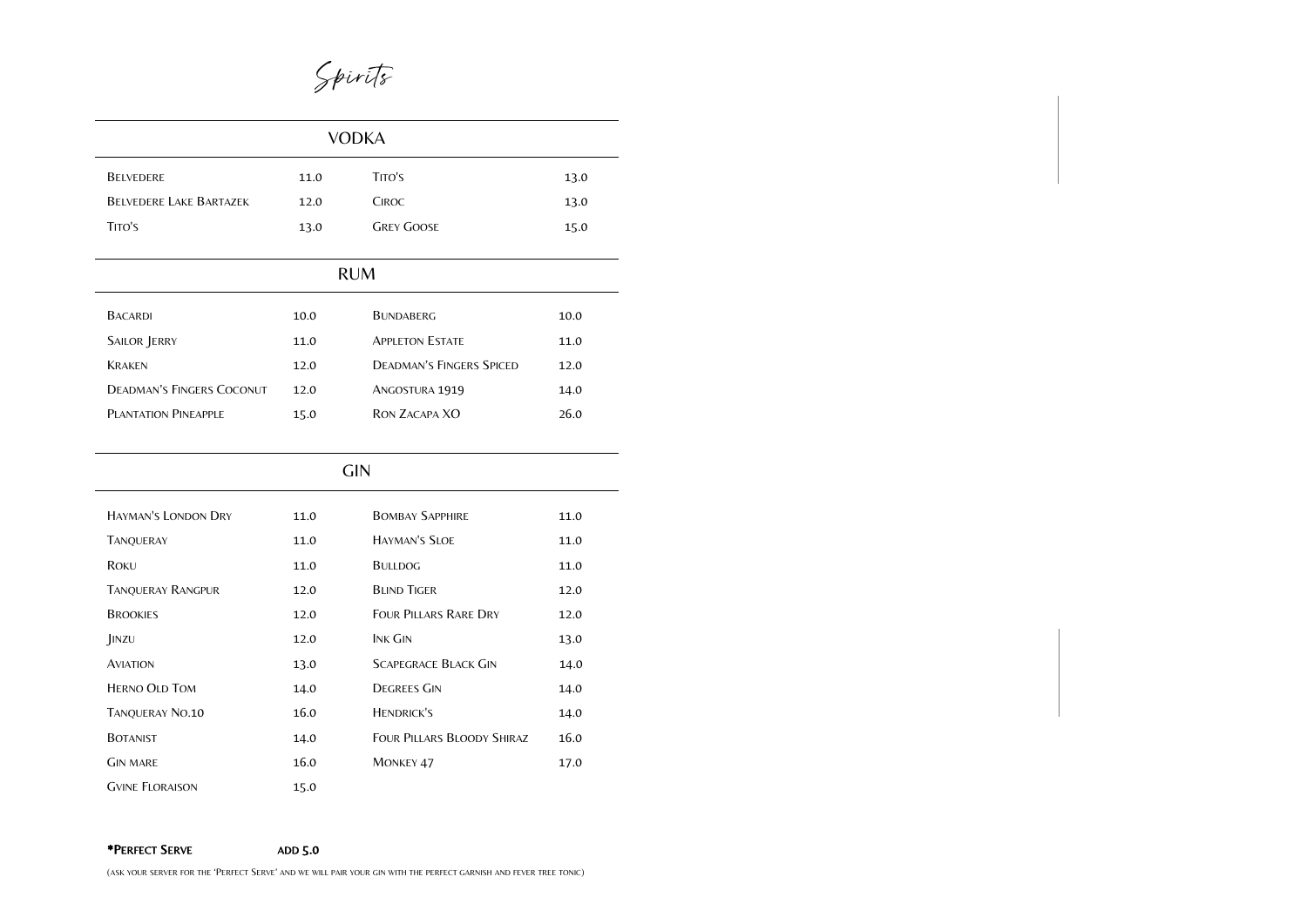**. . .**

# FEVER TREE TONICS RANGE

ALL \$5

INDIAN TONIC - BY BLENDING NATURAL BOTANICAL OILS WITH SPRING WATER AND THE HIGHEST QUALITY QUININE FROM THE 'FEVER TREES' OF THE DEMOCRATIC REPUBLIC OF THE CONGO, A DELICIOUS, NATURAL, AWARD WINNING TONIC HAS BEEN CREATED WITH A UNIQUELY CLEAN AND REFRESHING TASTE AND AROMA.<br>RECOMMENDED WITH ANY OF YOUR FAVOURITE GINS

LIGHT INDIAN TONIC - THIS NATURALLY LIGHT TONIC WATER COMBINES CITRUS, AROMATIC BOTANICALS, SOFT SPRING WATER AND A SMALL AMOUNT OF FRUIT SUGAR TO CREATE A DELICIOUS, CRISP TASTE BALANCED BY THE BITTERNESS OF NATURAL QUININE. WITH 58% FEWER CALORIES, THIS IS THE WORLD'S FIRST ALL -NATURAL, LOW CALORIE TONIC WATER .

#### RECOMMENDED WITH TITO ' S VODKA, ONLY 4 G OF SUGAR AND GLUTEN FREE

AROMATIC TONIC - THIS TONIC WAS CREATED TO ENHANCE JUNIPER-RICH AND ROBUST GINS. THE GENTLE BITTERNESS OF SOUTH AMERICAN ANGOSTURA BARK HAS BEEN BLENDED WITH AROMATIC BOTANICALS SUCH AS CARDAMOM, PIMENTO BERRY AND GINGER. THE RESULT IS A UNIQUELY REFRESHING AROMATIC FLAVOUR WITH FRESH CITRUS NOTES. I T MAKES THE PERFECT PINK G&T WHEN PAIRED WITH JUNIPER RICH GINS.

MEDITERRANEAN TONIC - WITH ALMOST CHAMPAGNE LIKE BUBBLES, THIS TONIC WAS CREATED TO ACCOMPANY THE FINEST CITRUS AND HERBACEOUS GINS. A BLEND OF THE ESSENTIAL OILS FROM THE FLOWERS, FRUITS AND HERBS THAT ARE GATHERED FROM AROUND THE MEDITERRANEAN SHORES WITH THE HIGHEST QUALITY QUININE FROM THE 'FEVER TREES' OF THE DEMOCRATIC REPUBLIC OF THE CONGO. THE RESULT IS A UNIQUELY DELICATE, FLORAL GIN AND TONIC, WHEN PAIRED WITH CITRUS AND HERBACEOUS GINS.

ELDERFLOWER TONIC - THE BRIGHT, FRESH AROMA AND TASTE HAS BEEN CREATED BY CAREFULLY BLENDING THE ESSENTIAL OILS FROM HANDPICKED ENGLISH ELDERFLOWERS WITH THE HIGHEST QUALITY QUININE FROM THE DEMOCRATIC REPUBLIC OF THE CONGO. ENJOY WITH FRESH AND FLORAL GINS OR AS A REFRESHING DRINK ON ITS OWN. RECOMMENDED WITH FRESH AND FLORAL GINS LIKE HENDRICKS OR BOTANIST

#### RECOMMENDED WITH ANY CITRUS & HERBACEOUS GIN LIKE BOMBAY SAPPHIRE

#### RECOMMENDED WITH ANY JUNIPER RICH & ROBUST GIN LIKE LONDON DRY

ALL OUR FEVER TREE TONICS ARE SERVED IN A STEMMED GLASS WITH GARNISH



**.**

**. .** 

**.**

**. .** 

**.**

**. .** 

**.**

**. .**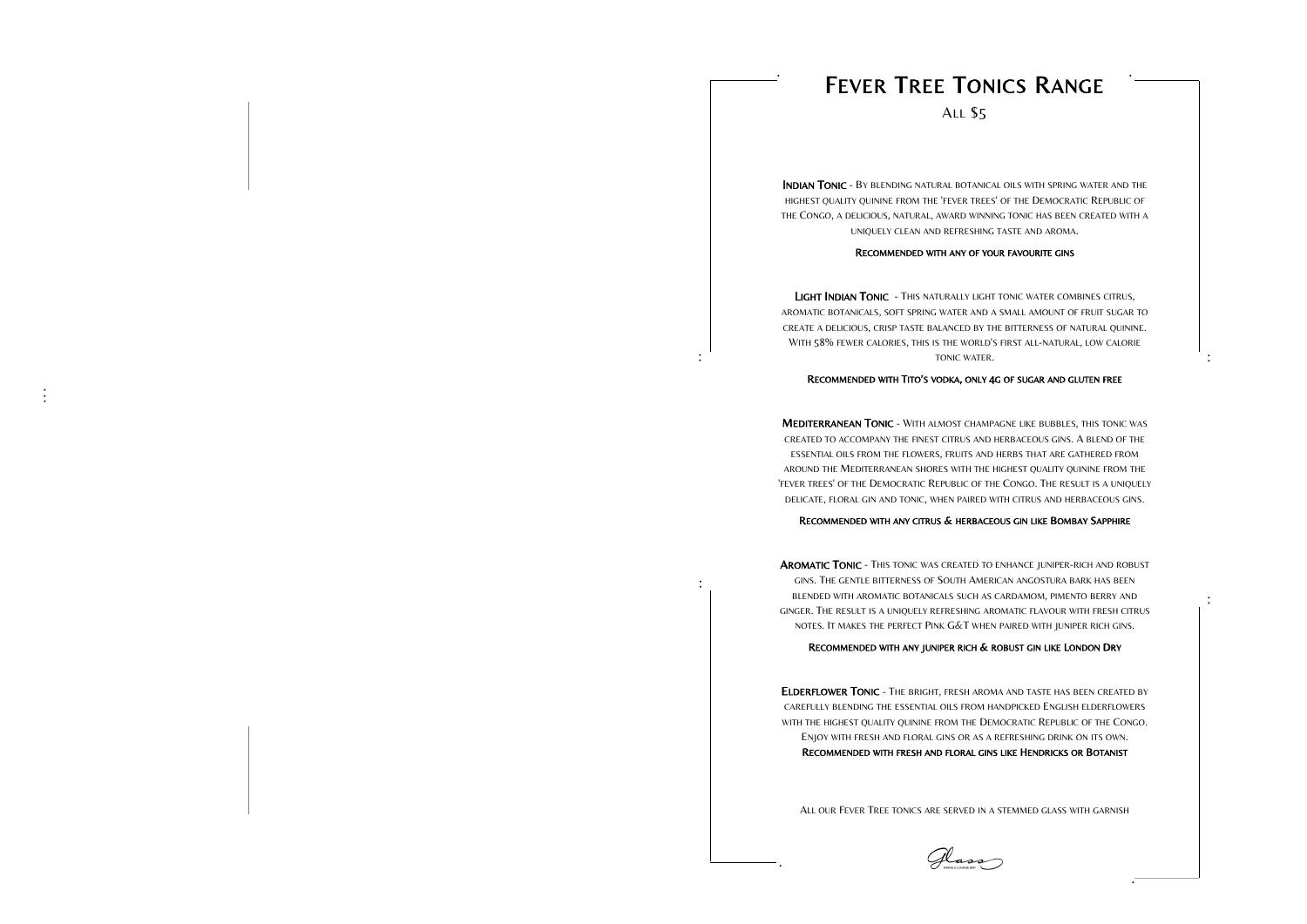| <b>BUFFALO TRACE</b>  | 11.0 | <b>JACK DANIELS</b>     | 11.0 |  |
|-----------------------|------|-------------------------|------|--|
| <b>WILD TURKEY</b>    | 11.0 | <b>WOODFORD RESERVE</b> | 12.0 |  |
| <b>MAKERS MARK</b>    | 12.0 | <b>BULLEIT RYE</b>      | 13.0 |  |
| <b>GENTLEMAN JACK</b> | 12.0 | ELIJAH CRAIG            | 16.0 |  |
| <b>BASIL HAYDEN</b>   | 16.0 |                         |      |  |

### BOURBON

## WHISKEY BLENDED

| JOHNNY WALKER RED    | 11.0 | JAMESON IRISH          | 11.0 |
|----------------------|------|------------------------|------|
| <b>CANADIAN CLUB</b> | 11.0 | <b>MONKEY SHOULDER</b> | 12.0 |
| <b>CHIVAS REGAL</b>  | 12.0 | JOHNNY WALKER BLACK    | 12.0 |
| JOHNNY WALKER GOLD   | 14.0 | <b>NIKKA TAKETSURU</b> | 19.0 |
| JOHNNY WALKER BLUE   | 35.0 |                        |      |

## SINGLE MALT WHISKY BLENDED

| <b>GLENMORANGIE 10YR</b><br>ARDBEG 10YR | 12.0<br>17.0 | <b>GLENFIDDICH 12YR</b><br>LAGAVULIN 8YR | 13.0<br>19.0 |
|-----------------------------------------|--------------|------------------------------------------|--------------|
| <b>BALVENIE CARRIBEAN CASK</b>          | 20.O         | OBAN14YR                                 | 21.0         |
| <b>GLENMORANGIE 18YR</b>                | 21.0         | <b>GLENMORANGIE QUINTA</b>               | 23.0         |
| <b>GLENFIDDICH 18YR</b>                 | 25.0         | <b>GLENMORANGIE SIGNET</b>               | 30.0         |
| OCTOMORE 8.4                            | 31.0         |                                          |              |

#### (ASK YOUR SERVER FOR THE 'PERFECT SERVE' AND WE WILL SERVE YOUR WHISKEY WITH A WATER DROPPER AND A LARGE CUBE OF ICE ON THE SIDE WHILST YOUR WHISKEY REMAINS NEAT)

| <b>TEQUILA</b>         |      |                           |       |  |
|------------------------|------|---------------------------|-------|--|
| EL JIMADOR             | 11.0 | PATRON CAFÉ XO            | 12.0  |  |
| <b>PATRON SILVER</b>   | 14.0 | <b>CORAZON BLANCO</b>     | 15.0  |  |
| <b>PATRON REPOSADO</b> | 16.0 | MILAGRO ANEJO             | 21.0  |  |
| PATRON ANEJO           | 18.0 | <b>PATRON PLATINUM</b>    | 50.0  |  |
| 1800 COCONUT           | 13.0 | <b>HERRADURRA SUPREMA</b> | 100.0 |  |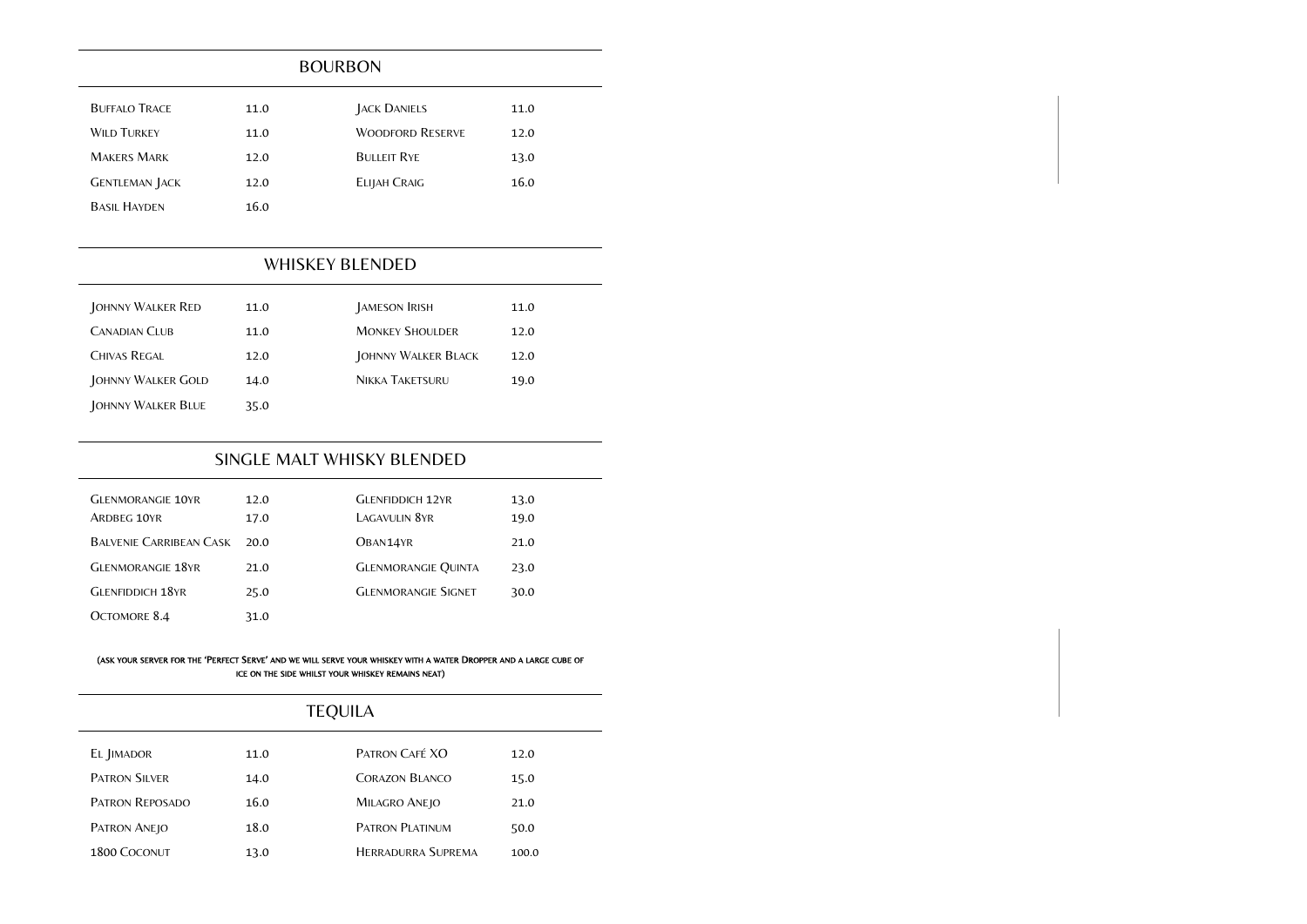| <b>HENNESSY VS</b>      | 12.0  |
|-------------------------|-------|
| <b>HENNESSY VSOP</b>    | 18.0  |
| <b>HENNESSY XO</b>      | 35.0  |
| <b>HENNESSY PARADIS</b> | 160.0 |

## VERMOUTH APERITIF

| <b>ST REMY VSOP</b>    | 11.0 |
|------------------------|------|
| PISCO BARSOL QUEBRANTA | 13.0 |

| MARTINI BIANCO           | 10.0 |
|--------------------------|------|
| <b>MARTINI EXTRA DRY</b> | 10.0 |
| <b>MARTINI ROSSO</b>     | 10.0 |
| PUNT E MES               | 11.0 |

| 10.0 |
|------|
| 12.0 |
| 10.0 |
| 12.0 |
|      |

## SCHNAPPS SAMBUCA

| <b>DEKUYPERS BUTTERSCOTCH</b> | 9.0 |
|-------------------------------|-----|
| <b>DEKUYPERS PEACH</b>        | 9.0 |

METAXA 12 STAR 12.0 SAGATIBA VELHA 12.0

| <b>OPAL BIANCA WHITE</b> | 12.0 |
|--------------------------|------|
| OPAL NERA                | 12.0 |

## OUZO CACHAÇA

| <b>SAGATIBA VELHA</b> |
|-----------------------|
|-----------------------|

## DIGESTIFS

| <b>AMARO AVERNA</b>     | 12.0 |
|-------------------------|------|
| <b>AMARO MONTENEGRO</b> | 12.0 |
| FERNET BRANCA           | 12.0 |

## COGNAC BRANDY

| AGERMEISTER           | 12.0 |
|-----------------------|------|
| Villa Masa Limoncello | 12.0 |